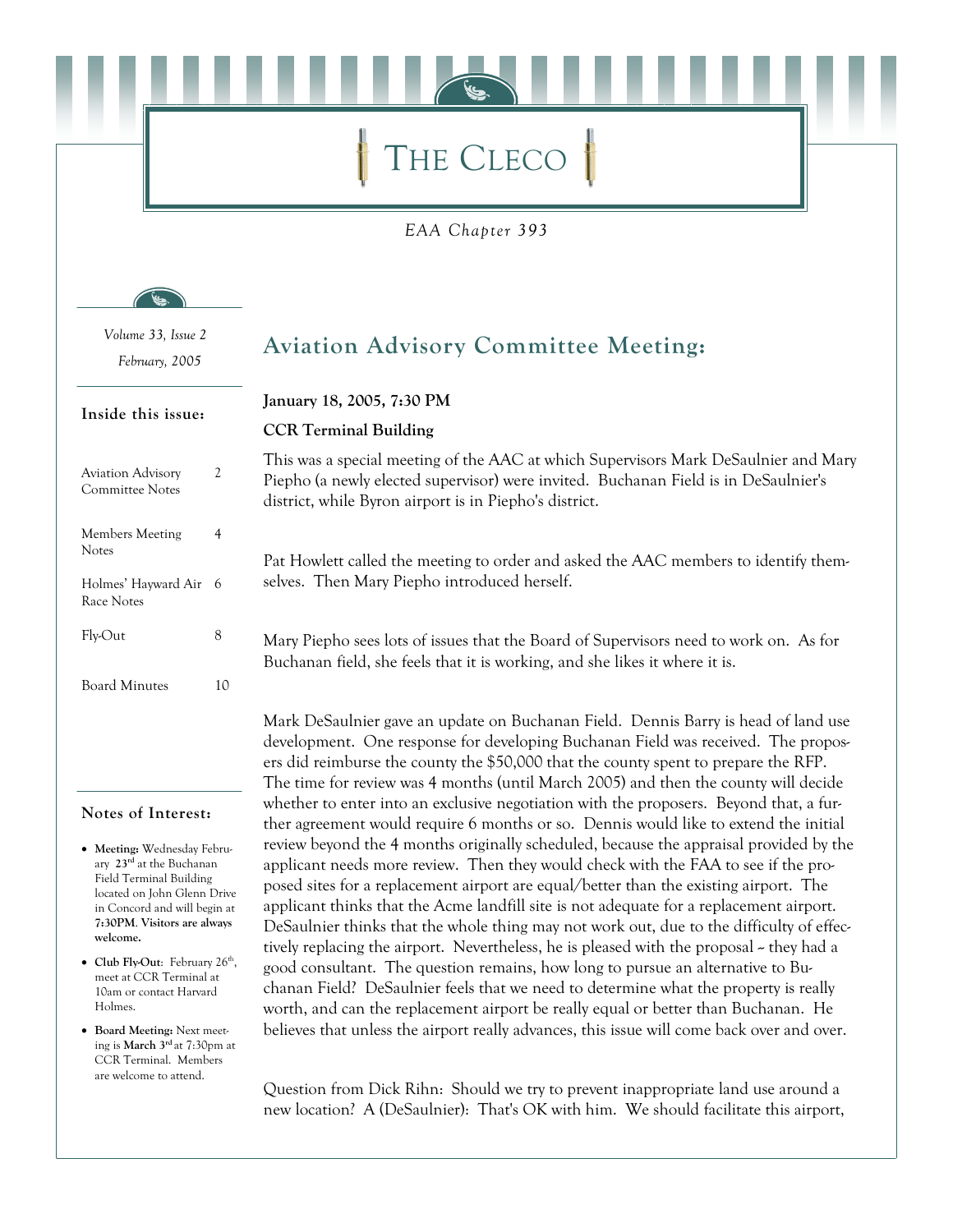The Cleco

# **Aviation Advisory Committee Meeting: (continued)**

since he thinks the chances of moving are less than 50%.

Q (Hal Yeager, People over Planes): He hopes we make intelligent growth decisions. Micro-jets may be the answer? We need to avoid businesses that wake people up.

Q (Diane Cole, Friends of the Concord Airport): One reason the airport is not economic is that Diamond Blvd. does not go through. The opposition to the airport came from DeSaulnier's change in position. He was perceived as not being truthful; people are skeptical of him. Why not ask the FAA first?

A (DeSaulnier): The skepticism is OK with him. He feels he's been honorable and consistent. The issue of process has been difficult. There is a process to have the FAA dispose of property. He feels we have gone beyond this process. He wants to get to the next part.

(Hal Yeager) The question is how to make this location work with its neighbors.

(DeSaulnier) He thinks jet service will be attractive to the neighbors. He also thinks his process will protect the airport from future investigations.

Q (Betty Dunn): At a recent Board Meeting, Gayle Uilkema asked if the Acme land fill land is useable. Why not address that first?

A (DeSaulnier): Yes, we have to do that. And that will be harder than originally expected.

(Dunn): What other site?

(DeSaulnier): He only knows what's in the proposal - the Tosco refinery?

 $Q$  (John Levy, MDPA board member): Is the \$50,000 refundable? (A: No.) He is concerned about the economic viability of the airport. This proposal damages the airport because of the threat of closure. The problem gets created by this exploration.

A (DeSaulnier): "understands"

Q (Ellen Williams, Concord Chamber of Commerce): On the 2<sup>nd</sup> Wednesday in February, there will be a presentation at the Aviation Transportation Subcommittee.

Q (Russell Roe): He's known DeSaulnier for a while, and feels he's done a lot for the county. The FAA won't say "no" until they're ready. You could close two golf courses and get more land than Buchanan. We need to look at environmental impacts associated with moving the airport.

 $Q$  (David Dolter): Could the committee get a list of consultants doing the evaluation?

A (Keith Freitas, Director of Airports): Primarily, Lee Fisher and Associates.

Page 2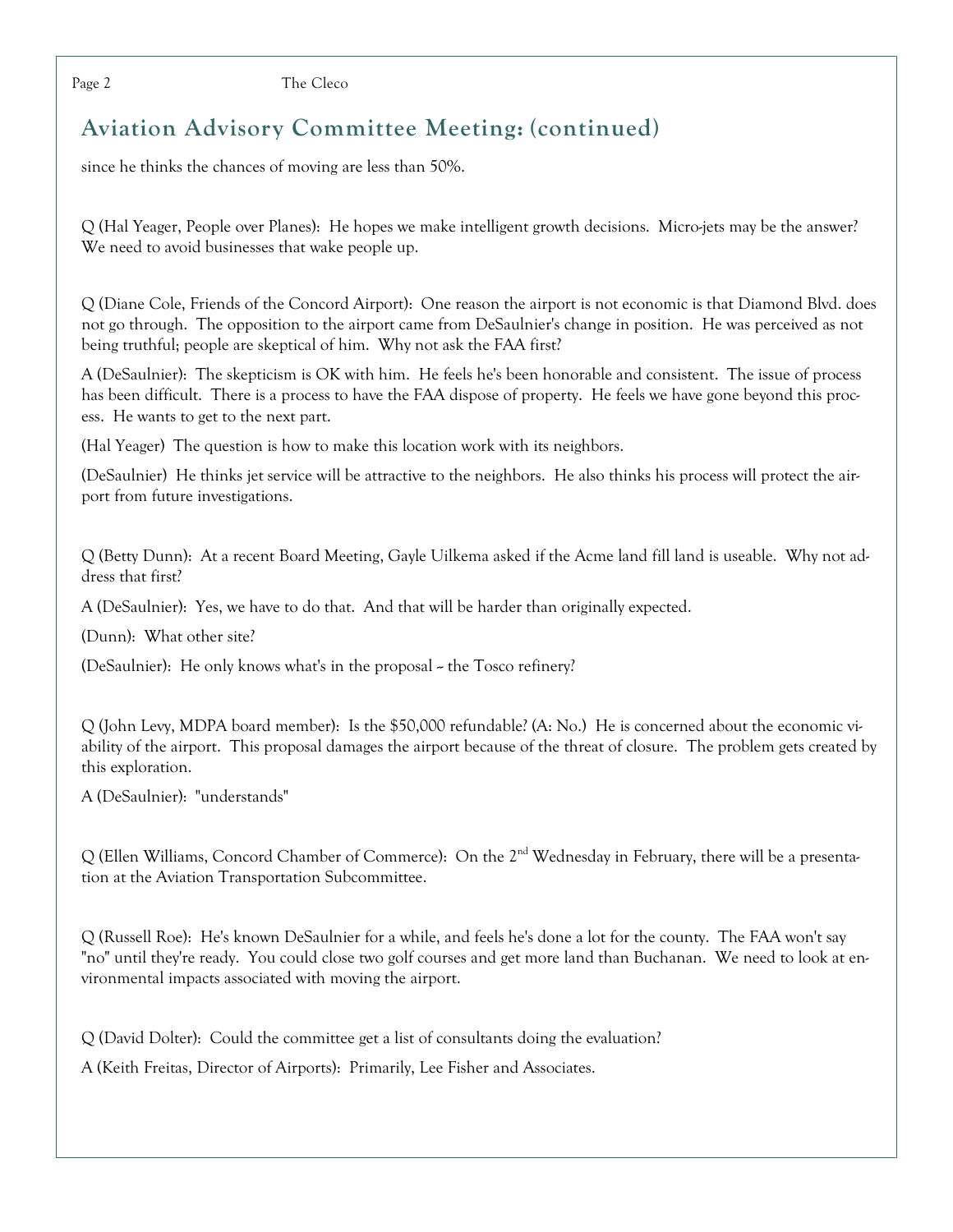### **Aviation Advisory Committee Meeting: (continued)**

Q (Fred Egli): Other areas are being studied. Who pays for the evaluation? A (DeSaulnier): The developer pays.

The introductions and update is completed and regular business continues.

Keith Freitas reports that operations, noise and fuel sales are up somewhat. Parachute jumping at Bryon is down somewhat.

Board Actions: The board must approve each hangar action (not required for tie-downs).

Beth Lee (Airport Business and development manager): She's working with Concord Jet to set lease terms. But they may have cold feet; she's checking with other developers.

Lee reviewed the appraisal process and noted that leases are expiring and others want to renew leases. She passed out a sheet on such economic analyses.

There is a Master Plan Update going on for Bryon; Bernard Dunkelheim will do the master plan. There will be a public meeting in March.

# **Treasurer's Report**

| Checking Balance: 907.69 |         | If you have any recent changes in your contact<br>information please be sure to contact Louis Goo-<br>dell. |
|--------------------------|---------|-------------------------------------------------------------------------------------------------------------|
| Savings Balance:         | 2602.50 |                                                                                                             |
| Total:                   | 3510.19 | Also check with Louis to see if you owe your chap-<br>ter dues.                                             |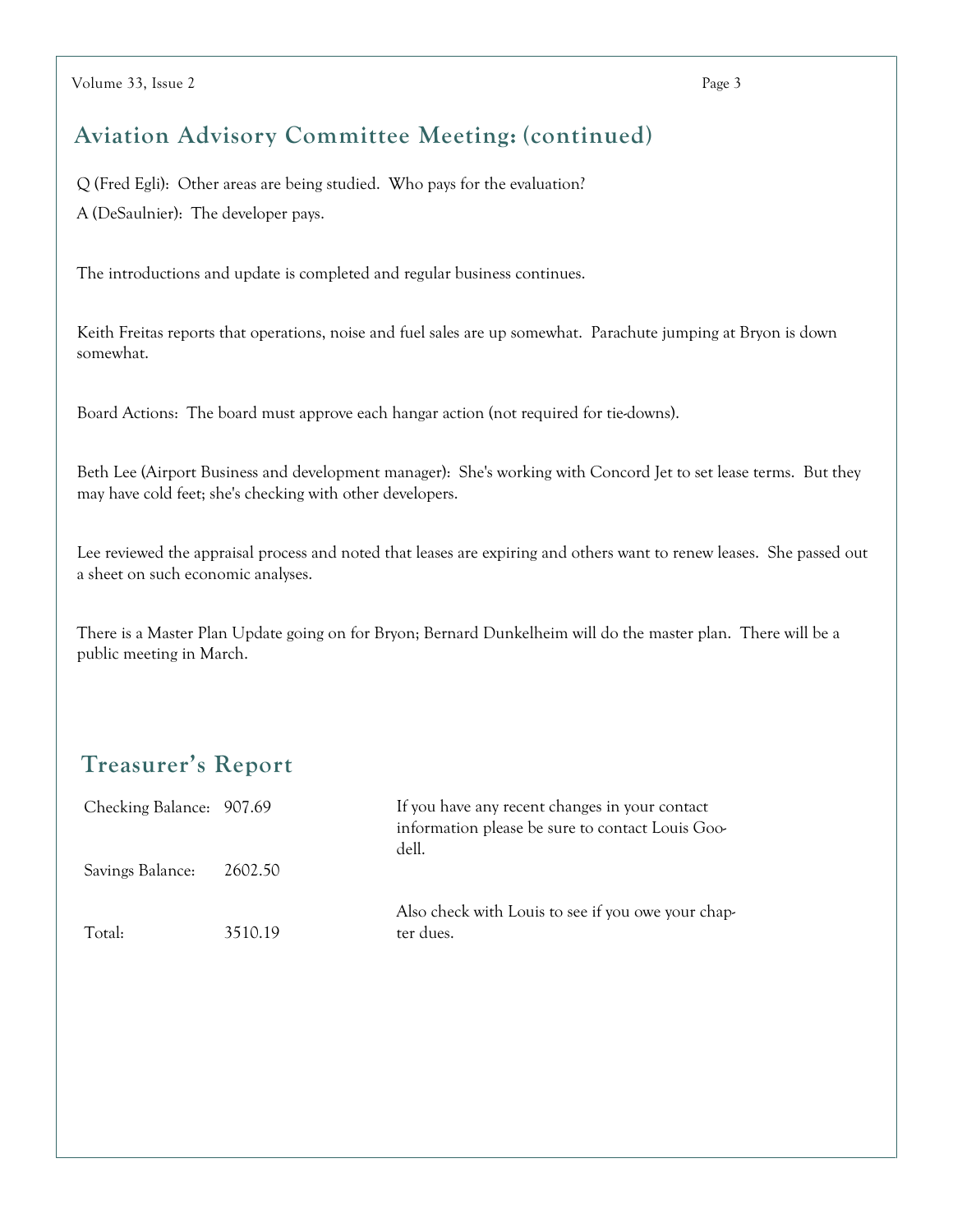Page 4

The Cleco

# **Members Meeting:**

EAA Chapter 393 Members Meeting

**January 26, 2005** 

By Harvard Holmes

Our speaker was Eric Helms, who is the publicity chairman for the Hayward Proficiency Air Race www.hwdairrace.org It costs about \$350, less if you sign up before mid March. This includes two nights lodging and the banquet dinner in Laughlin, Nevada. Eric reviewed the rules and procedures for the air race, including the scoring system. The winners in 2004 were Nat Kingsley and our own Harvard Holmes in their Mooney.

Here are pictures from the Hayward Air Race in 2004.



Do you see the airport in this picture?



Does this help?





An hour later we were over another airport for bonus points. Can you find it? We circled for two minutes before we thought we had found it.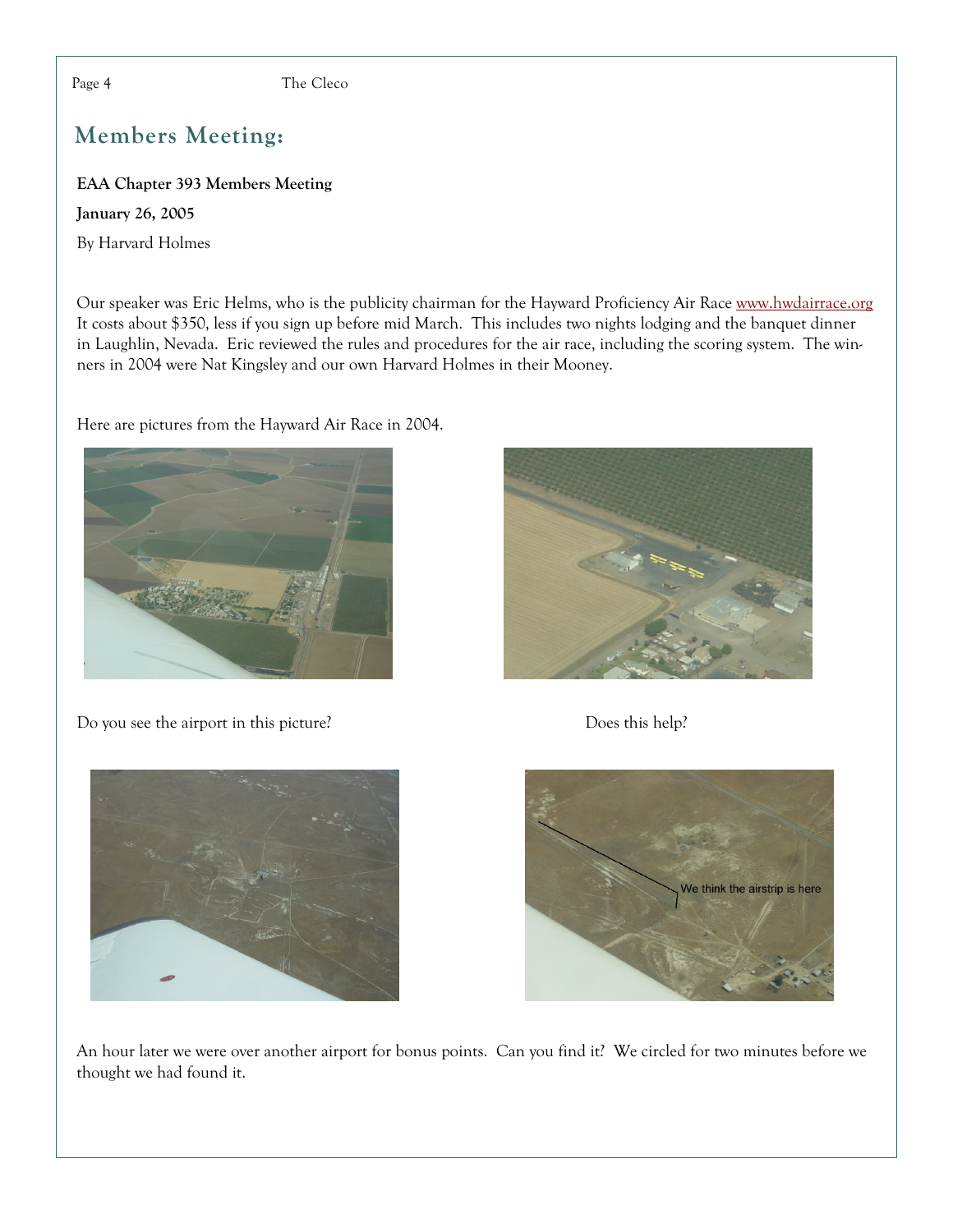# Members Meeting: (continued)

#### **Business:**

Jordan Jones got a free DVD from EAA HQ about the RV story. See an officer to borrow it.

Guy Jones got an email from Mark Gerard (not sure of the name) of Kitlog Pro, who would like to donate a copy of the program to the chapter [www.kitlog.com] (\$50 value). Bill Call noted that it's nice, but it could consume a lot of time.

An email noted the Camarillo Air Show on August 27-28 http://www.camarilloairshow.com/ "Youth in Aviation." Duane says that the hotel at the airport is reasonably priced.

EAA Chapter 517 is raffling off a Kitfox model V. \$25 per ticket or \$200 for ten.

Who should we send to the Air Academy at OSH? A \$200 deposit is needed by March 1<sup>st</sup>. Pat Peters noted that we use "Jaguar" dollars to reduce the cost to us. Last year we spent \$300. The classes range from \$500 to \$1800. Pat may solicit other chapters for more Jaguar dollars, if needed. Pat has a possible candidate. Send suggestions to Pat. Rich Henne noted a possible candidate from a recent human-interest television program.

Peter Degl'Innocenti noted email from EAA HQ about sponsoring an Explorer Post for Boy Scouts for aviation. Pat noted that MDPA was doing this and finding it hard to attract kids. They finally got 7, which is the minimum.

We would like to produce an Open House event this year. Last year we had a good turnout; Bill Call had his airplane, Pat Peters had his engine, Carl from Livermore was there with his Swedish plane, the MDPA had vintage aircraft, and the Air Rescue helicopter was there. Maureen Bell of PSA would like to help host the event. Pat Peters sees this as an opportunity to get positive press for the airport. He's hoping it could grow larger in the future. He's talked to Travis about sending a plane or providing a fly-by. He has some other ideas as well. He's looking at the end of April or the first part of May. He would invite the MDPA, a medical chopper, and the CHP. We may ask for an admission donation of \$1 or so. We could also do our first Young Eagles flights at that time.

Pat is hoping to schedule Young Eagle flights during the summer on the first weekend of each month except June (Golden West conflicts) and July (July 4<sup>th</sup> conflicts). Pat wants the hot dog sales at these events to support the Young Eagles program.

Guy Jones noted that we need a commitment from pilots to support the Young Eagles events. Lou Ellis noted that he is concerned about liability.

Pat Peters asked the Collins Foundation to bring their B-17 to Concord this year, but they declined. They are going to Hayward.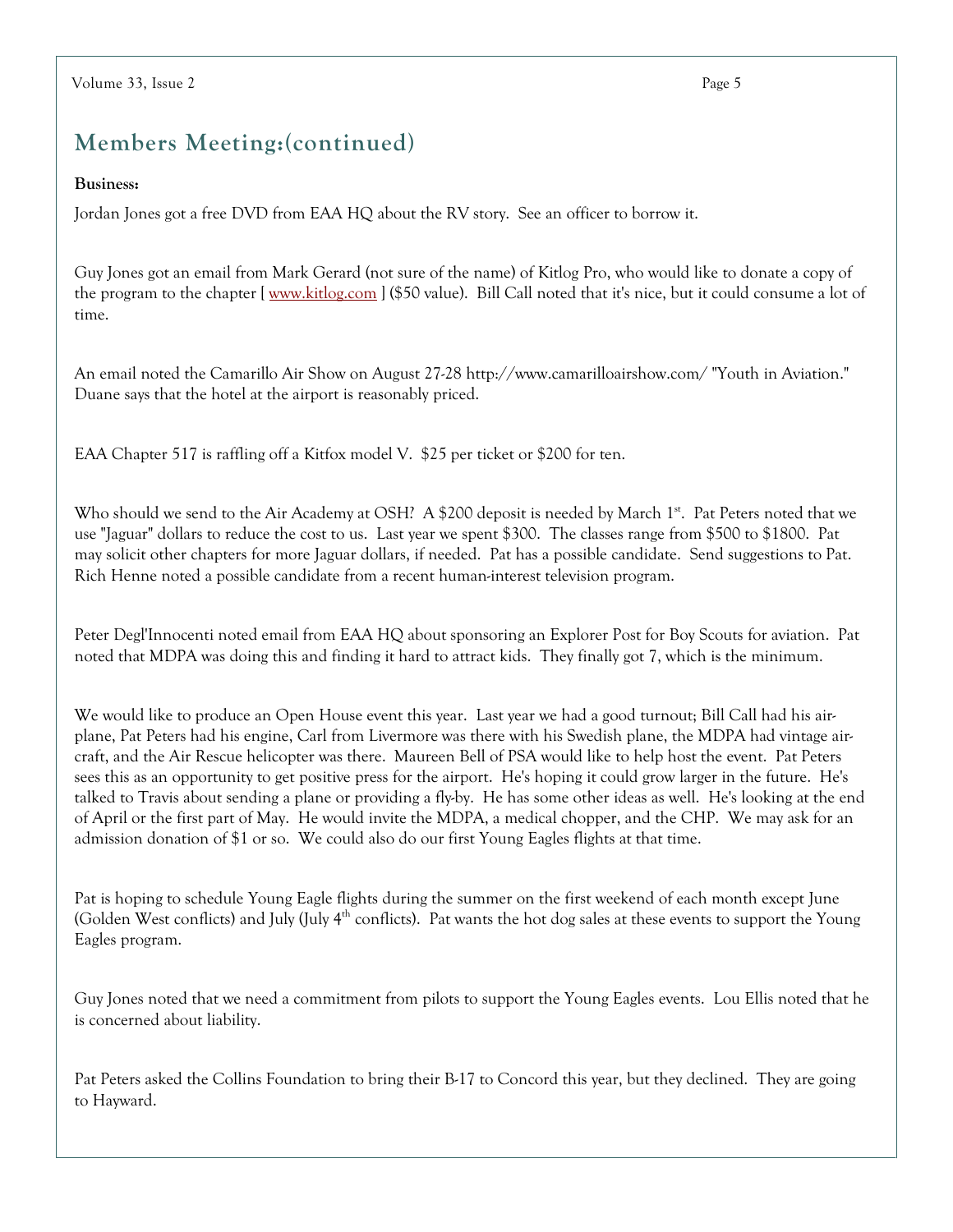# Members Meeting: (continued)

For Young Eagles pilots, Pat noted that he has gotten nowhere with Chevron on fuel donations, but when he approached Maureen Bell, she got a donation of 1000 gallons of fuel. If you get fuel at PSA, tell them you are with the EAA and you will get a discount.

Guy Jones noted that our dessert at the Holiday Party was a donation from Ernst Freitag of Alpine Bakery, even though it was agreed beforehand that we would pay Ernst half price for the desserts.

Pat Peters suggested that we look for a park for our annual picnic, rather than having it in front of Budget again. Ron Robinson noted that there is a nice park in Pleasant Hill on Gregory Lane. Guy noted that we needed a Pleasant Hill resident to reserve the park. The area has worked very well for him. We will aim for July 9<sup>th</sup> for our picnic.

Aviators were reminded of Saturday's fly out. Auburn is the destination with Half Moon Bay as the alternate.

No introductions/progress reports were conducted as it was getting late.

# Harvard Holmes' Notes on Hayward Air Race:

Harvard first flew the Hayward Proficiency Air Race in 1998 and wrote up this impression of it. There are minor changes in scoring, but the overall "feel" of the race is unchanged since then

"How would you like to fly in the Hayward Air Race?' said my brother-in-law on the phone. "Where are you going to get a plane?" I responded, wondering what I was getting into. Well, the UC Flying Club supplied a nice Cessna 172, and the next thing I knew, we (Nat, his son Seth, and I) were "Racer 13," with 13s under each wing and on each side of the tail in black masking tape. Then down to Hayward for the pre-race inspection and impound the afternoon before the race. Just to make sure things aren't too easy, the inspector covers up the Loran and DME, so that getting lost will not be so hard. Then on to the pilots briefing. The race is really a rally, with two legs, first from Hayward to Bakersfield, then from Bakersfield to Bullhead/Laughlin on the Nevada/Arizona border, south of Las Vegas. We must estimate our time enroute, and then arrive exactly at our predicted time. Any deviation, faster or slower, gets us penalty points (1 per second off). At the same time, we must estimate our fuel burn, and we are penalized for using more or less fuel than predicted (10 points for each 0.1 gallon off). We are given a nice briefing book with the race checkpoints described. We will identify each checkpoint by answering a question about some aspect of the checkpoint. Each leg has one bonus checkpoint, which cancels out 20 penalty points if you get it right. Safety is emphasized, including the pilot's right to ask for a fuel adjustment if he must make a go around on landing, or any other extra maneuver for safety reasons. We are reminded that the air over the checkpoints will be full of airplanes and to USE the air-to-air frequency.

That night, the family room floor is covered with charts, the pilot's handbook is open to all the fuel burn charts, and the plotter and E6B are hard at work calculating elapsed times to a zillion little checkpoints along the way so we can keep track of our time. The winds are the great unknown. Late to bed and early to rise, DUATS still doesn't say much about winds.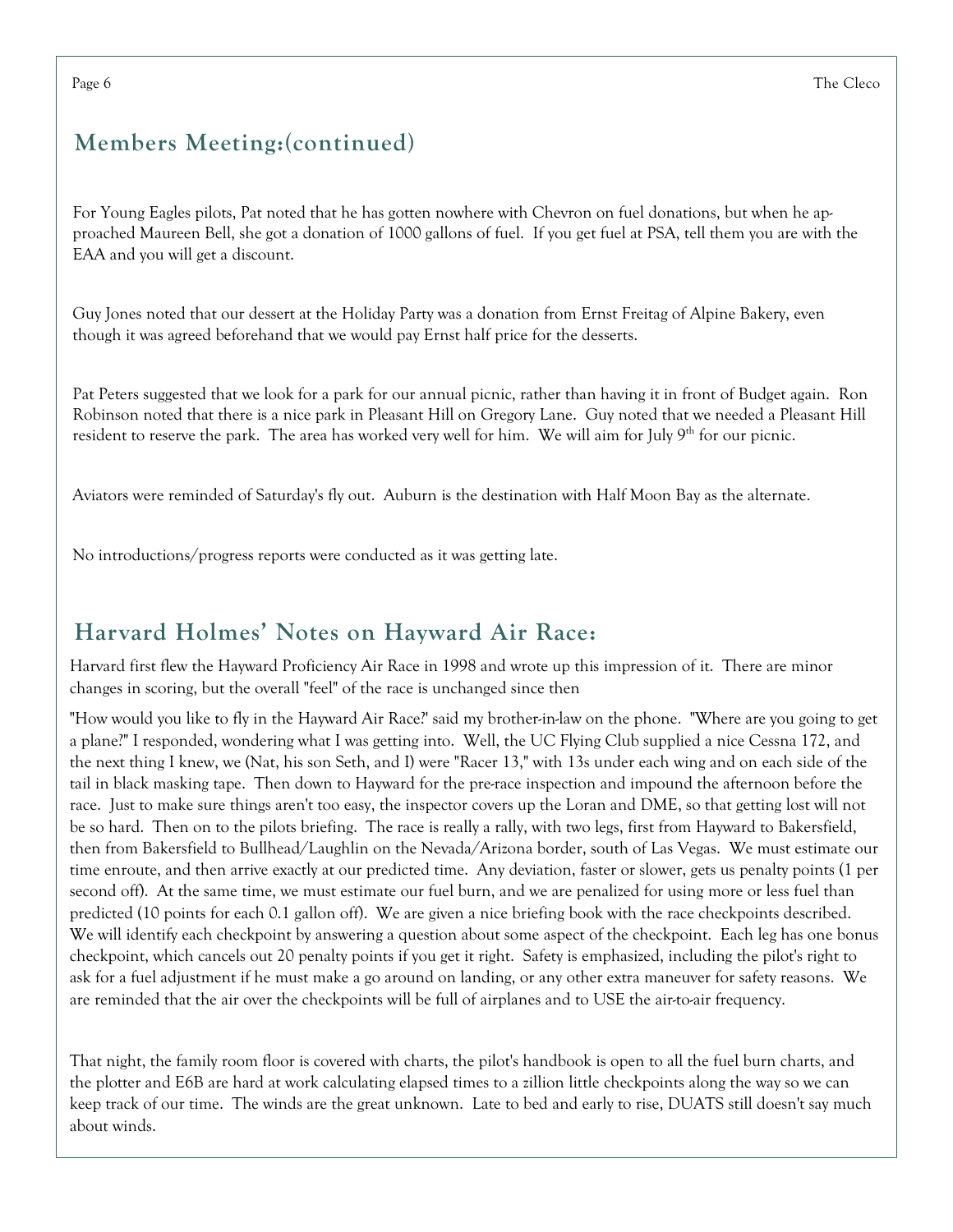### Harvard Holmes' First Notes on Hayward Air Race: (continued)

At the airport on Friday, a weather briefer has come down from the Oakland FSS to brief us; it's VFR with scattered and broken clouds down to Bakersfield and the Tehachapis, then clear over the desert to Arizona. The winds don't seem to have changed much, so we go with the estimates we made last night. Hayward has reserved one runway for use by the racers, but, of course, the wind is opposite to the usual direction, and thus opposite to our briefing instructions. Planes depart one per minute, at the drop of the flag, with the faster planes sent off first to spread the planes out. Yours truly managed to keep us on course, although we didn't see some checkpoints until we were directly over them. We had allowed two minutes at each checkpoint for one circle in case we did not see the checkpoint on the first pass. So near the end of the course, we did a couple of circles to use up this extra time. Then we did our timing run over the runway at Wasco (we were 30 seconds late), and then landed at Shafter. Refueling is done with the gas pump gauge covered up; when you are done, then you get to see how far off you are. We used 3 gallons more fuel than we had estimated. At Shafter, the 99s sold nice box lunches for the racers.

Departing Shafter, there are low broken/overcast clouds to the south toward Techachapi, so we spiral up through a hole in the clouds to get above it. A wise decision, but it cost us 14 minutes that we hadn't planned on. Past the clouds, we find we are a few miles off course, but we haven't missed any checkpoints, and we start replanning our course to make up our 14 minutes. By cutting off some doglegs, and not having to circle at any of our checkpoints, we arrive at the end of the course with a minute to spare, so we S turn to lose the minute. The timing run is 90 degrees to our trip across the desert, and we discover too late that the timing run has a strong headwind, so we are a minute and a half late. After landing at Bullhead, we adjust our fuel for our 14 minute climb, but our original estimate was close despite the 14 minute climb, and we end up worse off after the adjustment. A courtesy van takes us into Laughlin, Nevada and we check in at one of the casinos. The hospitality suite is next and we fill up on munchies, drinks and war stories. The hospitality suite was open all weekend and we spent a lot of time there.

Saturday, we plan a trip back the way we came, then lunch, then walk up and down the Colorado river, and see the casinos, a WW II museum and a car collection. At the banquet Saturday night, the prizes are given away (about \$5000+ in total), and the winners get trophies. We end up in 21st place out of 50 planes, not nearly as bad as it could have been.

Sunday morning, we check the weather on a laptop computer, then call a briefer at the FSS, then decide to fly up over the mountains rather than go through the Bakersfield area and up the valley. Replan the trip! and make haste to the airport, since the weather is better early than late. We fly up over Death Valley, then Bishop, then land at Mammoth for fuel. I had taken this same route a month earlier on a trip to Death Valley, so it was familiar and the familiarity helped navigate. Leaving Mammoth, we have to circle to gain altitude; we find some up drafts, then make it easily over the pass (9200'). We are over clouds for 15 minutes on the other side of the pass, then in the clear all the way to Hayward. We drop off Seth to get the car, then return the plane to Oakland.

Now I'm thinking who will be my co-pilot in the race next year?

There is information on the Web at http://members.aol.com/hwdairrace/race.htm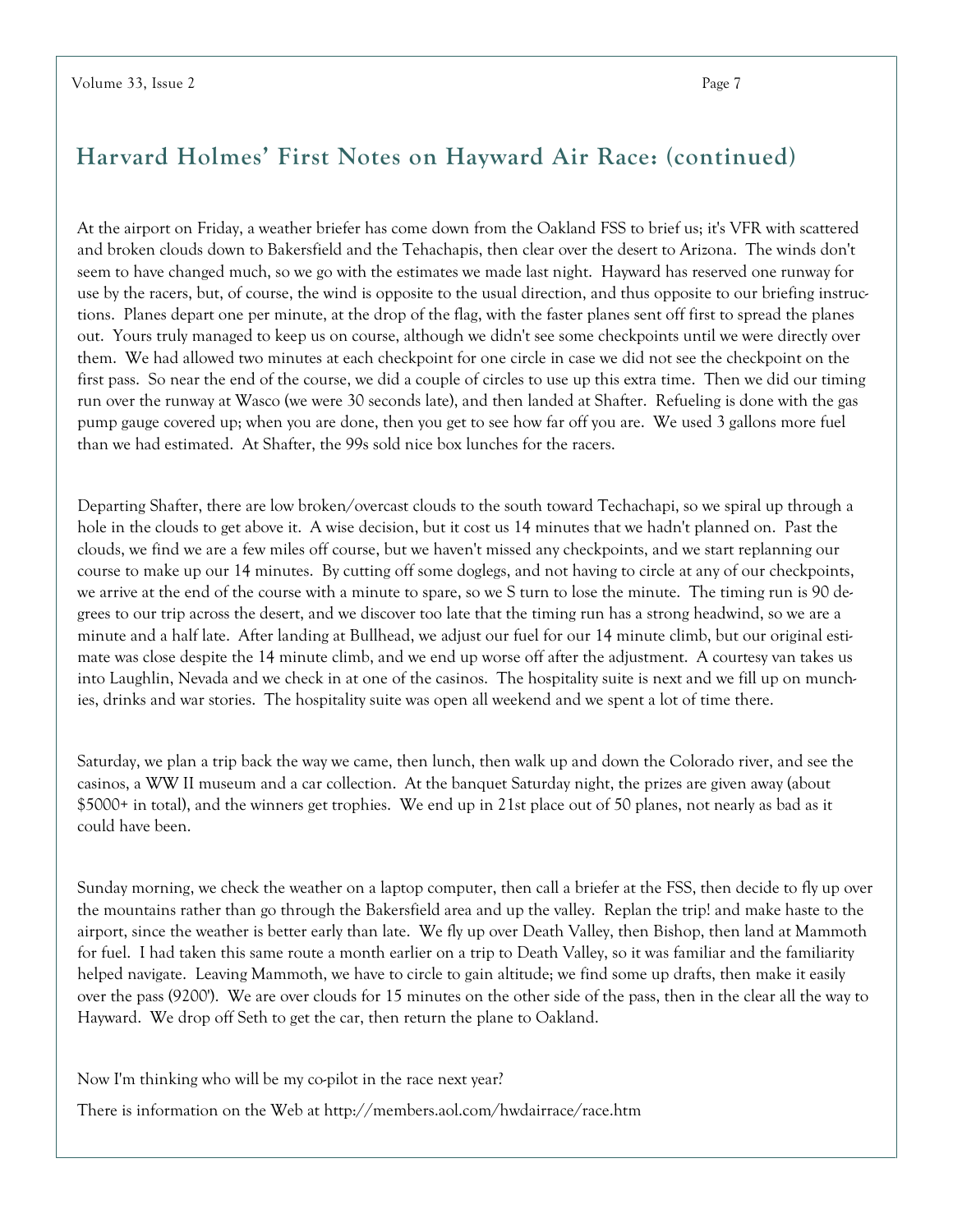#### Page 8

The Cleco

# **Monthly Chapter Fly-Out:**

#### EAA Chapter 393 Fly Out to Auburn

Saturday, January29, 2005 Eleven intrepid aviators made this trip in 6 airplanes: Harvard Holmes in his Mooney with Guy Jones Tony Tiritilli in his Cherokee with Linda and Tom Howard Ernst Freitag in his RV-8 Harry Heckman in his Lancair Phil Jenkins in his Glasair with his brother John Bob Belshe in his Lancair with Fred Egli

We had a delightful lunch in Auburn. We had at least one un-filled seat.



Ernst Freitag's RV-8



Tony Tiritilli's Cherokee



Bob Belshe's Lancair  $\bullet$ 



Harvard Holmes & Guy Jones with Harvard's Mooney  $\bullet$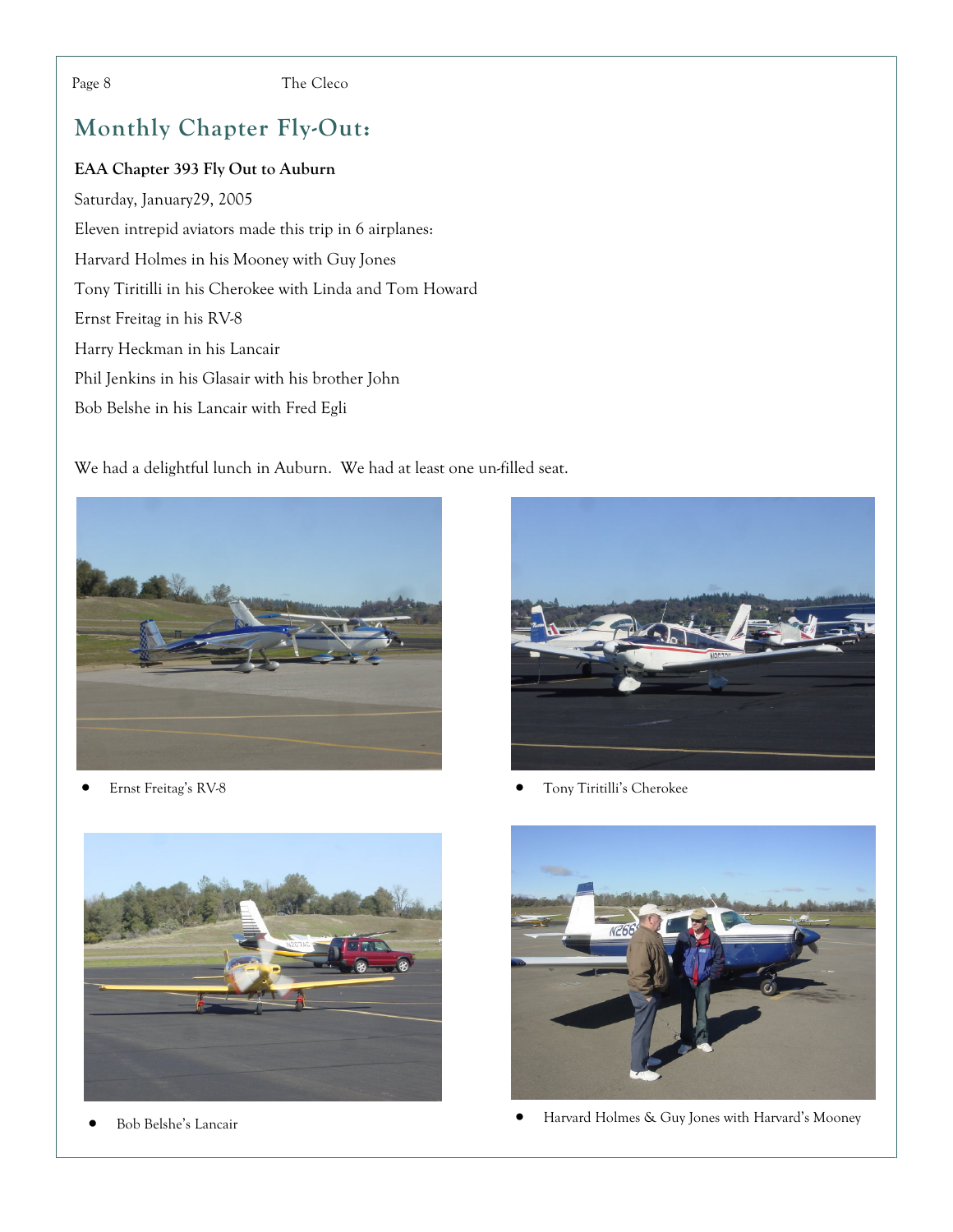Page 9

#### Volume 33, Issue 2





The Lunch Group

### **Young Eagles:**

We have received 83 Jaguar Young Eagle Pilot Credits for 2004. These credits may be used to offset some of the cost of registration. When we send a young eagle back to the Academy, the difference between the total cost of the registration and the Jaguar Credits are paid in by the chapter or the person registering. Sometimes other chapters have credits that they do not use so I can contact them and have them send me their credits.

Also, the first Young Eagle Rally has been set for May 7, 2005. This will an open house type of an affair and the public will be invited. I will again ask all the members of EAA Chapter 393 who have aircraft to please bring them over to PSA and put them on display.

I will need all the help that I can get from any member of the chapter, either in securing other aircraft from around the area for display.

If anyone has any ideas to make this a successful event please contact Pat Peters.